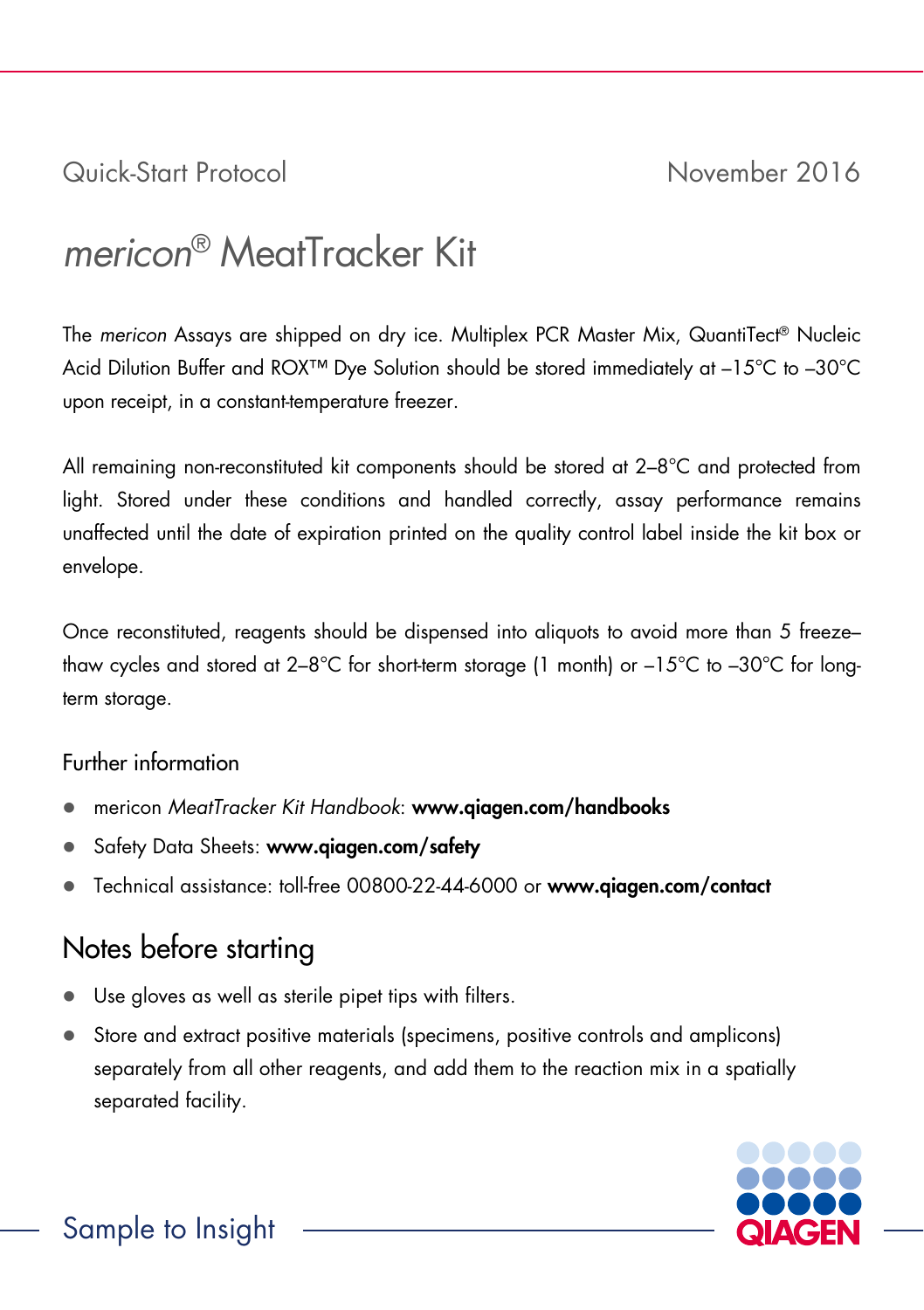- Thaw all components thoroughly at room temperature (15–25°C) before starting an assay.
- When thawed, mix the components (by pipetting repeatedly up and down or by pulse vortexing) and centrifuge briefly.
- The following procedure is for detection of animal DNA by real-time PCR without ROX For certain real-time cyclers, the presence of ROX passive reference dye in real-time PCR compensates for non-PCR–related variations in fluorescence detection. ROX dye is not necessary for the Rotor-Gene® Q. Instructions for using the dye are provided in the mericon *MeatTracker Kit Handbook*.

## Things to do before starting

- Prepare the *mericon* Assay (tube with yellow lid). Add 1040 µl Multiplex PCR Master Mix (tube with blue lid) to the vial of *mericon* Assay (yellow lid). Mix by pipetting up and down 5 times or vortexing and centrifuge briefly.
- Reconstitute the Positive Control DNA (tube with red lid). Add 200 µl of QuantiTect Nucleic Acid Dilution Buffer to the vial and mix by pipetting up and down 5 times or vortexing. Centrifuge briefly.
- $\bullet$  Before each use, all reagents should be thawed completely, mixed by pipetting up and down pipetting 5 times or vortexing and centrifuged briefly.
- Controls are assayed in single determination, while non-template controls (NTC) are assayed in duplicate.

## Protocol

1. Set up the sample and control reactions according to Table 1. If you are working with the RGQ template files, check the plate layout in advance in order to choose similar positions for controls and unknown samples. Keep all samples and reaction tubes on a cooled rack during setup.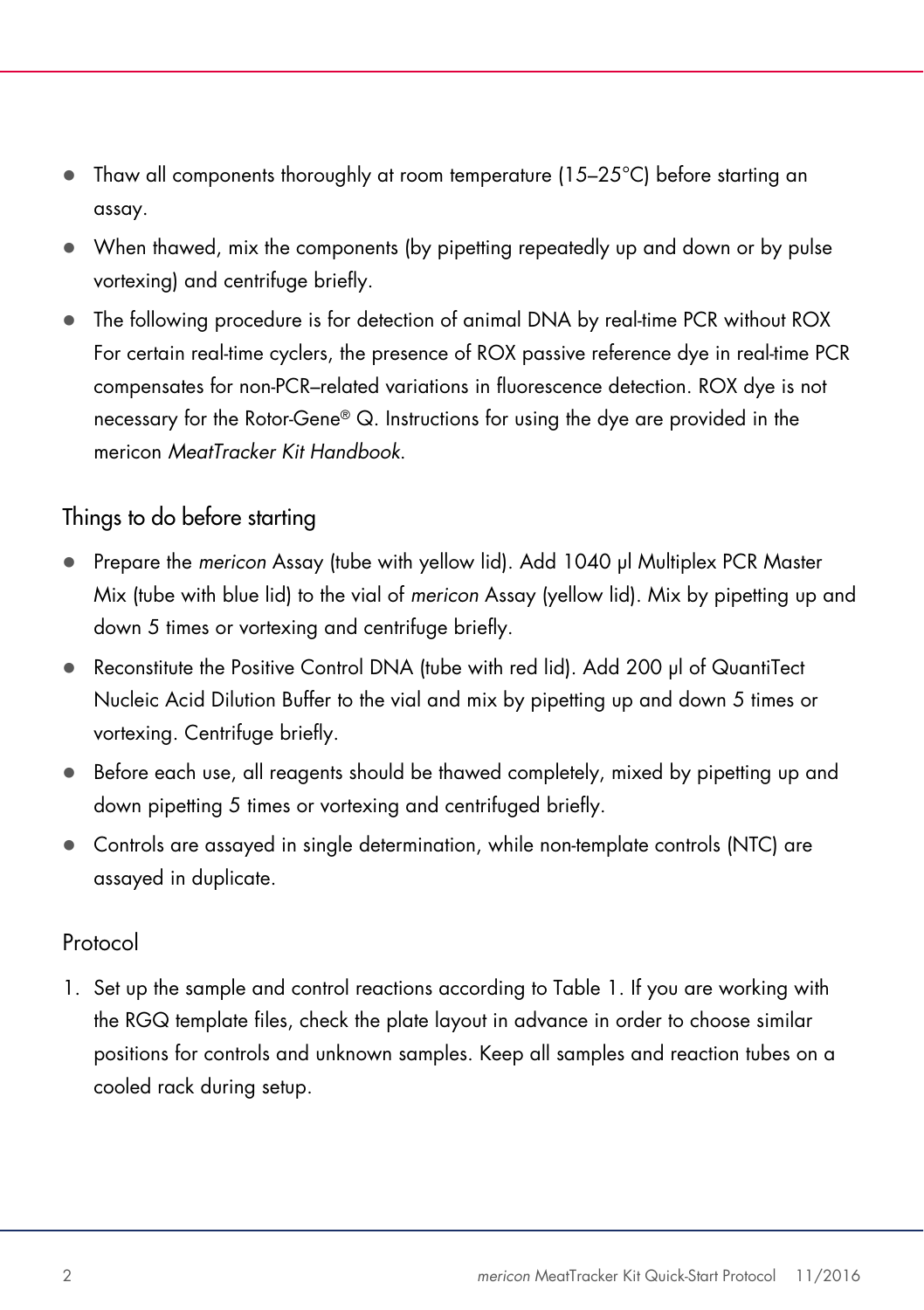### Table 1 Setup of sample and control reactions

| Component                                                      | <b>Samples</b> | <b>Positive PCR control</b> | Negative control |
|----------------------------------------------------------------|----------------|-----------------------------|------------------|
| Reconstituted mericon Assay                                    | $10 \mu$       | $10 \mu$                    | ار 10            |
| Dissolved Positive Control DNA                                 |                | $10 \mu$                    |                  |
| Sample DNA                                                     | $10 \mu$       |                             |                  |
| QuantiTect Nucleic Acid Dilution Buffer or<br>RNase-free water |                |                             | $10 \mu$         |
| Total volume                                                   | ار 20          | 20 pl                       | ار 20            |

- 2. Place the desired number of Strip Tubes, the Rotor-Disc®, or other PCR plate into the appropriate cooled Loading Block.
- 3. Close the Strip Tubes, ring or PCR plate and place them in the appropriate rotor of the Rotor-Gene Q, or in the reaction chamber of the thermal cycler, according to the instrument manual.
- 4. Close the PCR tubes or strips and place them in the reaction chamber of the thermal cycler, securing them according to the instrument manual.
- 5. If using the Rotor-Gene Q, make sure that the locking ring is placed on top of the rotor to prevent accidental opening of the tubes during the run.
- 6. Program the thermal cycler. If using the Rotor-Gene Q or Rotor-Gene 6000, use the cycling protocol in Table 2. For all other real-time cyclers, use the cycling protocol in Table 3.
- 7. For the Rotor-Gene Q or Rotor-Gene 6000 make sure that 'Perform Optimisation Before 1st Acquisition' in the Gain optimisation menu is activated.
- 8. Start the PCR run.
- 9. Analyze the results according to Table 4.